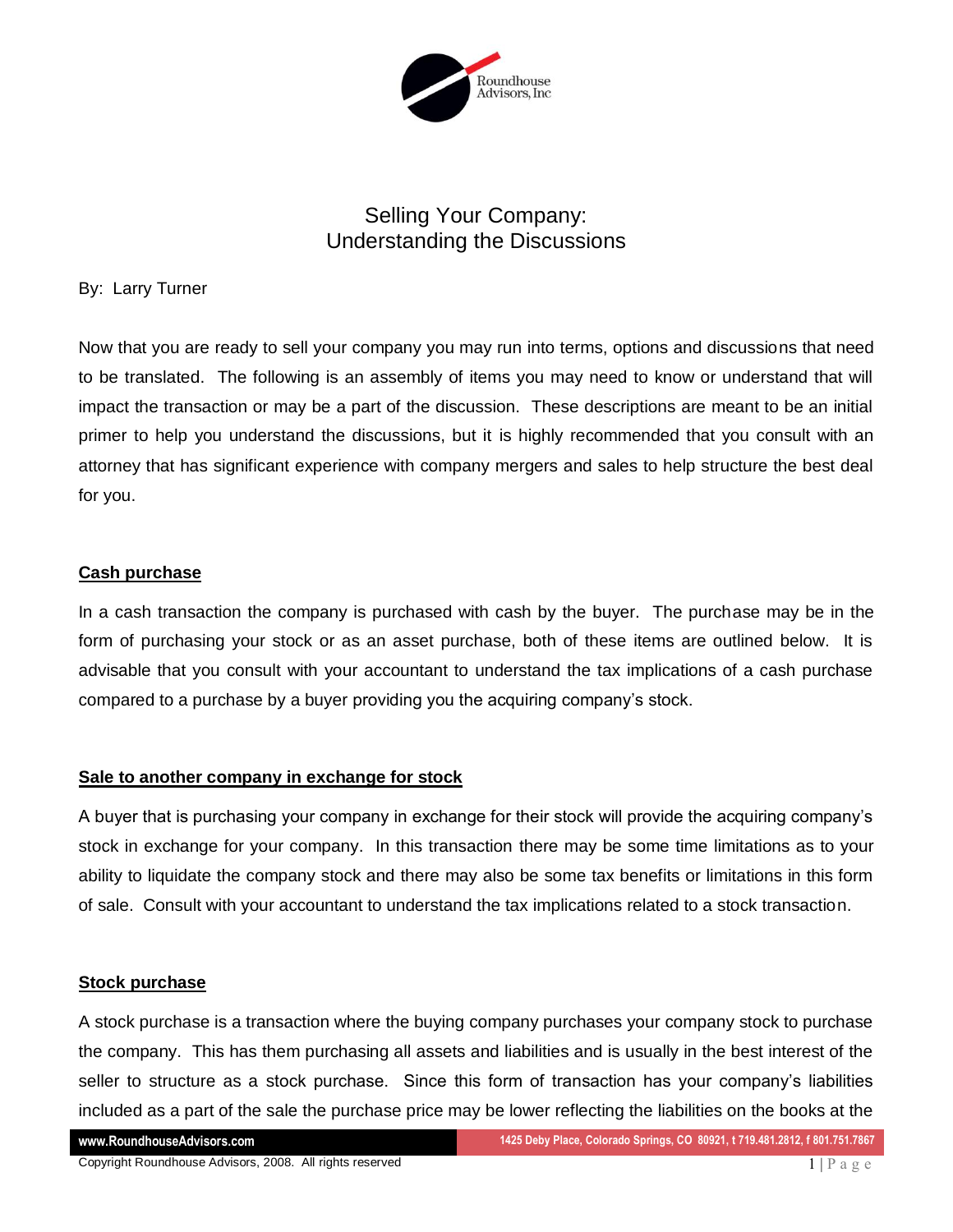

time of purchase. You should also be prepared for some reconciliation at the time of closing. This is because is usually takes a number of months between initial discussions, setting a price for the company and the actual closing date. The buyer wants to be assured that there have not been any material changes in assets or liabilities that negatively impact the value of the company. This discussion may take place during the stock purchase agreement or letter of intent negotiation discussions. During those discussions your attorney should also request from the buyer that if there is a positive impact due to the position of assets and liabilities at the time of closing that the seller should see some positive impact on the purchase price. Most reasonable buyers will accept the reciprocity of this discussion.

### **Asset purchase**

In an asset purchase the buyer is purchasing only the assets of the business and is not taking responsibility for the liabilities on your company's books. Since the buyer assumes no liabilities the purchase price is typically higher than in a stock transaction, but the seller is responsible for settling all company liabilities.

### **Consolidation**

A consolidation is a transaction that has your company consolidating with other companies that will benefit the buyer based on the synergies between the consolidating companies. This type of transaction, also referred to as a roll-up, has a platform company that acquired companies will be integrated into. The platform company typically has the infrastructure to support additional volume that can be leveraged with any additional companies that may be acquired. While you will not be involved with the consolidation, it is important to understand the implications of a consolidation with your company. If your company is identified as the platform company, then you can expect the existing employees and infrastructure to remain intact or be enhanced. If, on the other hand, your company is being integrated into a platform company then you can expect all but the unique value-add of your company to be eliminated. The business model of a consolidation is one where the redundancies are eliminated making a more profitable company through integration.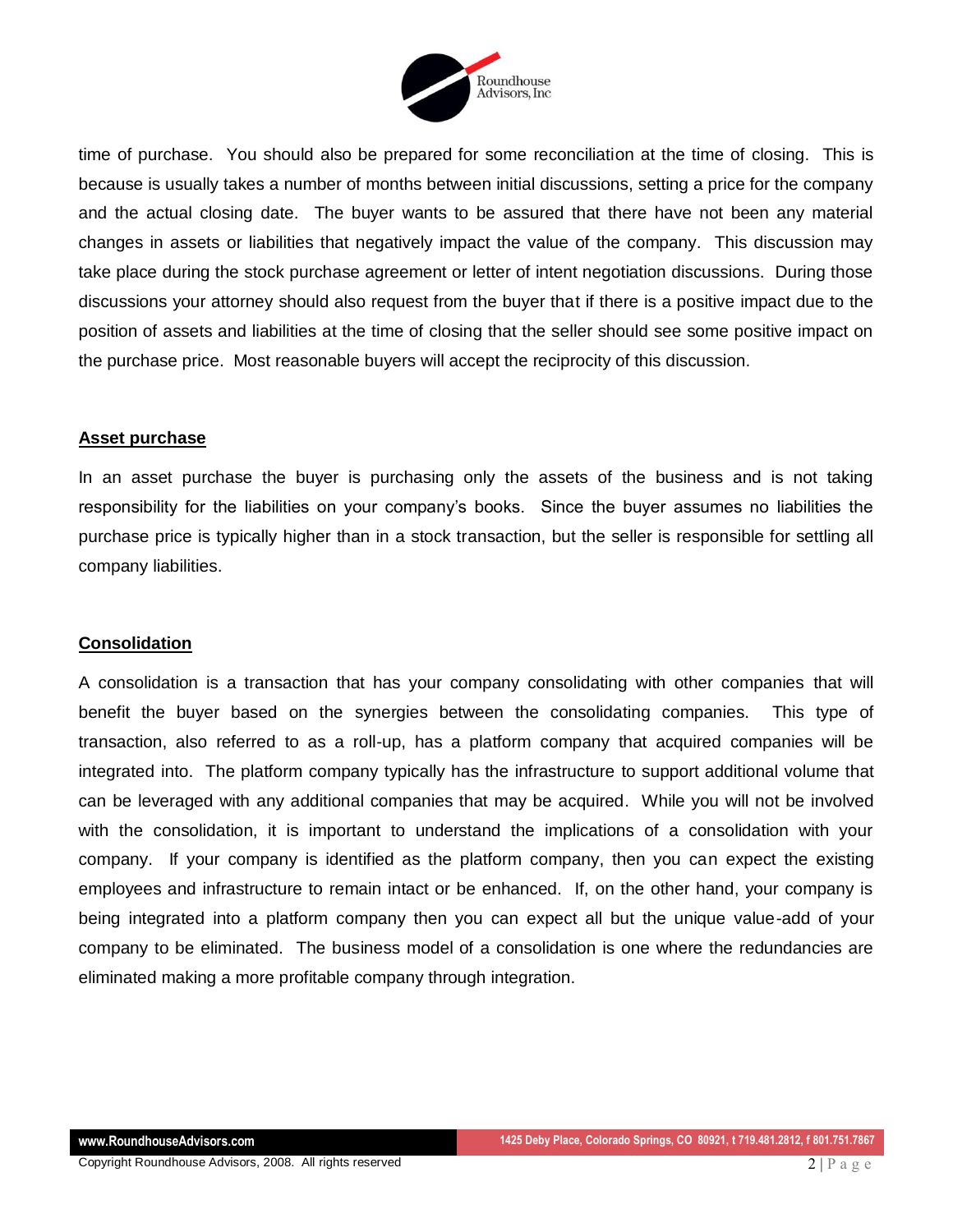

### **Private Equity purchase**

A private equity firm may be interested in purchasing your company because of a unique niche you serve, or they see the ability to drastically improve operations in the short term. Private equity firms typically invest in companies for a 3-5 year time horizon, although there are firms that invest for the long term return of a company. This 3-5 year time horizon means, in many cases, drastic changes to the company to make it appealing for their exit. The changes may include more investment by the private equity firm to increase new product development, sales channels or infrastructure. The private equity firm is interested in their exit and the activities needed to maximize their finanical results during exit. While you will be out of the picture, it is important to know that the company will most likely be run differently than when you owned the company and there may be several changes to the employee base. It is only important if you are concerned with the eventual outcome of what was once your company. Remember that you are selling your company and you should focus on maximizing your financial outcome at the time of the sale.

## **Earn-out**

In some cases an earn-out will be proposed by the purchaser as a part of the negotiation on price for your company. In an earn-out scenario you will receive a base amount for your company up front and some amount will be held out based on company performance over some future. An earn-out is a good way to get the price you want for the company, or in some cases they can be structured as upside possibilities based on over achievement of these goals. The downsides for the seller include the delay in receiving the additional funds for the company, and it may be a concern for you if you are no longer involved with the business that a part of your cash settlement for the business is dependent on future operating results of the company. If the earn-out is tied to future results of the company and you are no longer involved with the company, then you do not have any ability to impact the results or your earn-out.

# **Non-Disclosure Agreement (NDA)**

A Non-Disclosure Agreement (NDA) is an agreement that provides you protection that information shared with potential buyers will be kept confidential. In many cases the buyer will request that the NDA be reciprocal since they will be sharing their plans with you as a part of the negotiation. This is a reasonable request. You should have your attorney draft the NDA for the buyer to sign, as opposed to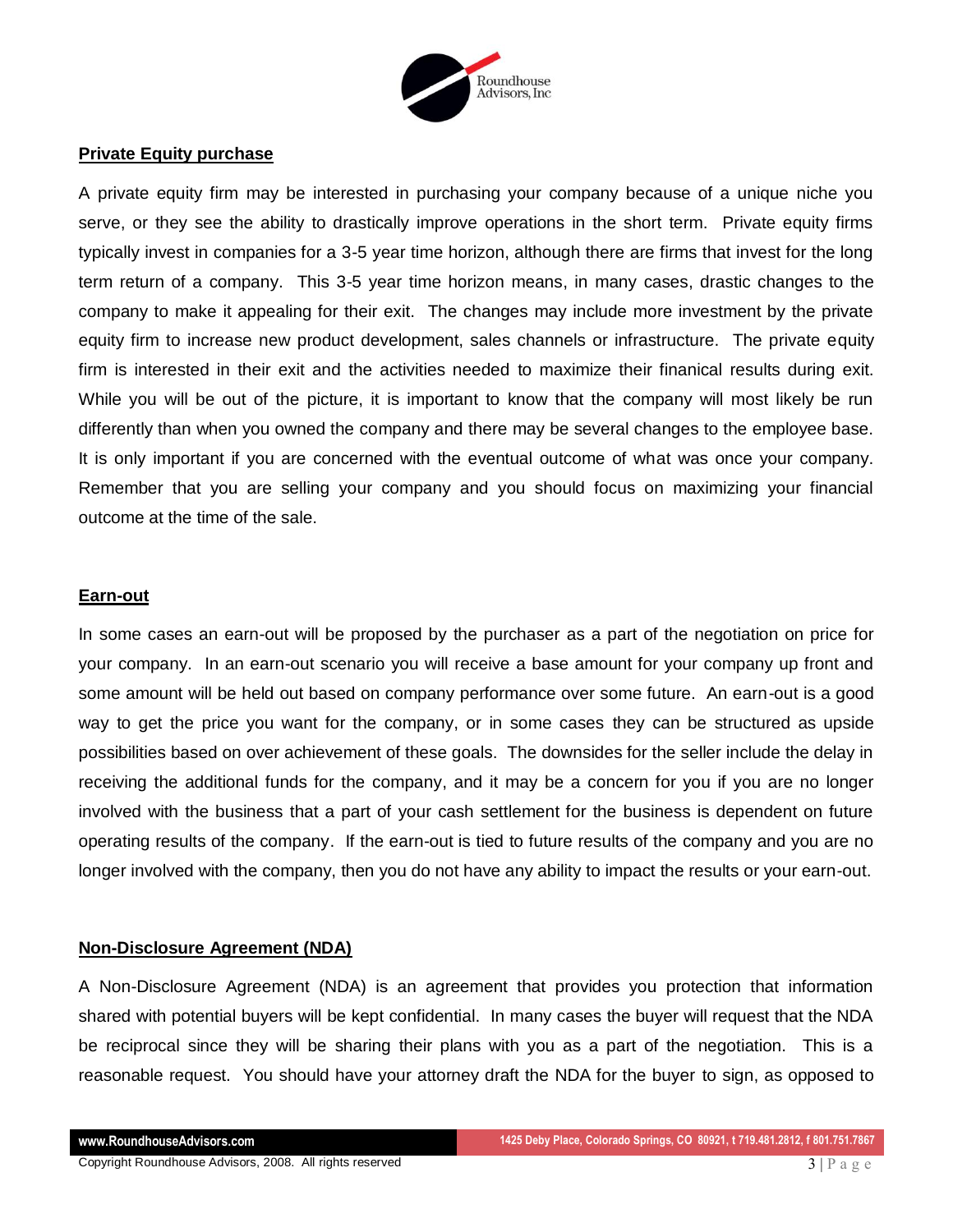

using the buyer's NDA – you want to be certain that your confidential information is protected. This is a simple document that your attorney should be able to turnaround quickly.

## **Letter of Interest**

A letter of interest by an individual or company is normally a non-binding document that formally announces their intention to purchase your company and is usually a short one-page document. It will usually have some indication of a price range based on some preliminary information and should have a time-frame indicated for their evaluation that may lead up to a letter of intent.

# **Letter of Intent (LoI)**

A Letter of Intent (LoI) is a binding document that distinctly spells out the purchase price for the company, estimated closing date, due diligence timing, and some of the terms of the purchase agreement. In many cases the buyer will want an exclusivity period to protect them from another buyer coming in during the due diligence and potentially stealing the deal or increasing the purchase price for your company. If an exclusivity, or no-shop, clause is included in the LoI then you should negotiate something in return for essentially taking the company off the market. This could be in the form of some earnest money in escrow that could be applied to the purchase, but forfeited by the buyer if they back out before closing on the company. Your attorney can help you with the best structure of the LoI and in most cases it is wise to discuss the key terms with the buyer prior to an actual LoI draft being created. This will eliminate a lot of the time involved with sending marked up drafts of an LoI between your attorney and the buyer's attorney. These early discussions can result in a bullet list that will become the key points in the LoI and will shorten the overall process.

### **Due Diligence**

Due diligence is a process where the buyer validates his understanding of the key areas of the company that impact the value of what they may be purchasing. It will include looking at any intellectual property, sales channels, contracts, IT infrastructure, manufacturing documentation, software licenses, software revision control, and many other items related to the value of your company. The buyer is only validating what has already been presented as the company they are purchasing, and looking for any items that may be additional risks or costs to them in the near term. In many cases items are found that the buyer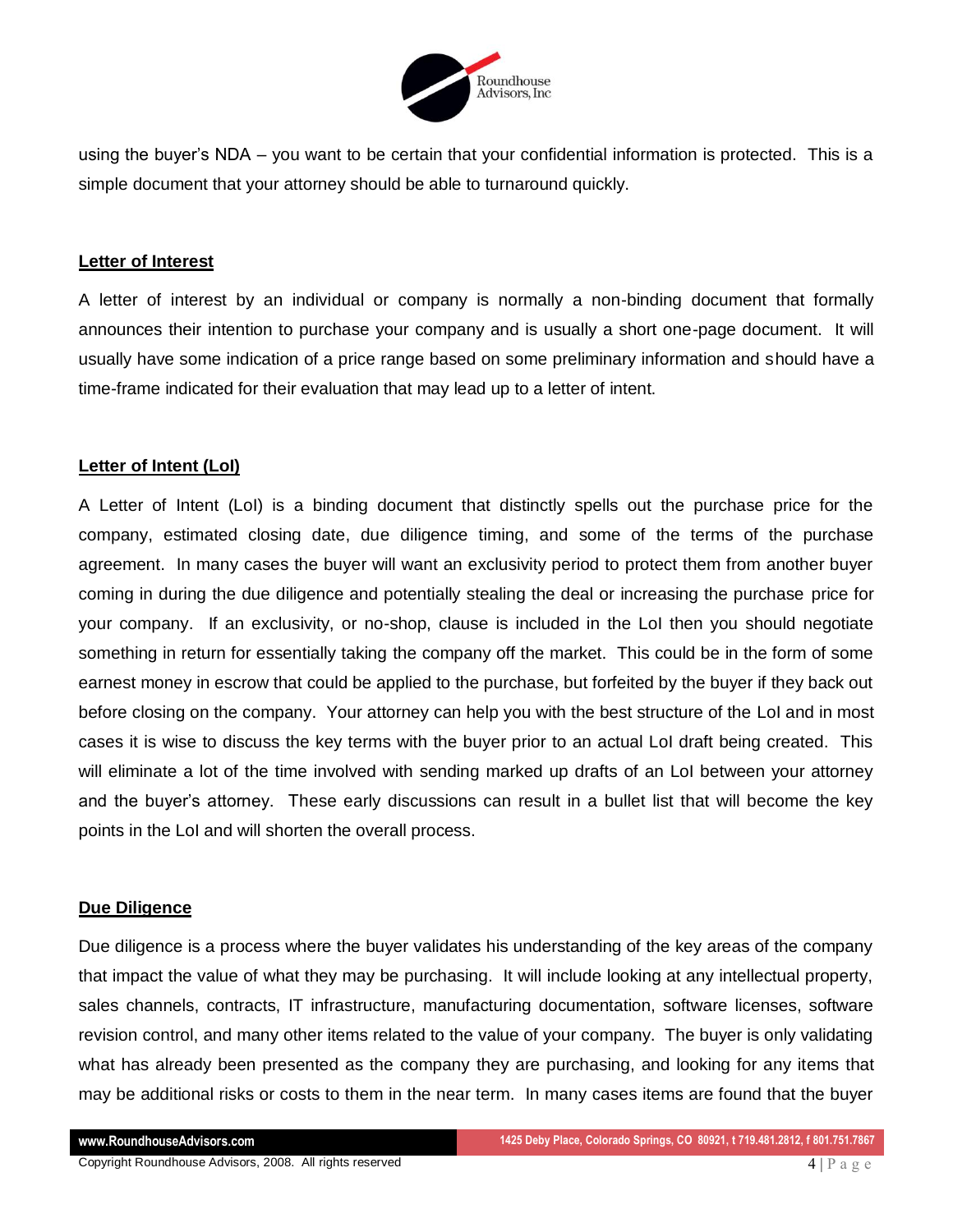

will try to negotiate as a price concession, and you will need to work with your attorney and accountant to manage through this process to maximize our final position.

## **Warranties and Representations**

Warranties and representations is a list of items that are assurance by the seller and management team that the items presented as a part of the transaction and during due diligence are in fact true and correct. This is the buyer's additional assurance that the company they are buying is the same as that represented by the seller. There is a financial impact associated with items that turn out in the near future as not being correctly represented by the company. It is your attorney's job to help negotiate the best solution for you as it relates to how the items are handled at the time of settlement. In many cases there may be a holdback, described below, that creates a reconciliation account that at the end of some period – usually 1 full accounting period and not longer than 18 months.

### **Holdback**

A holdback is a part of the purchase that is held back by the buyer to be released to the seller at some point in the future after a reconciliation of Warranties and Representations. The time period and amount is negotiable, but in most cases the amount is less than 10% of total purchase price for the company and the length is no longer than 18-24 months. Your attorney can help you negotiate this amount down, and in most cases there are only a few items the buyer is really concerned with. If you and your attorney can quantify these concerns then the amount of the holdback can be carved out based on the items of their concern and reduce the overall amount of the holdback.

### **Multiples**

You will hear the term multiples primarily during the early stages of the negotiation as it relates to the price of your company. The buyer in most cases is basing a pricing decision on some multiple of historical free cash flow of your company as it compares to other companies in your industry or type of business. For example, if your average annual free cash flow is \$ 1 million and you are a manufacturing company (typical manufacturing multiple is three to five times free cash flow) then the buyer may be looking at a purchase price of between \$3 million and \$5 million. The multiple by industry and business type can differ and will change over time. It is wise to get some outside guidance about the value of your